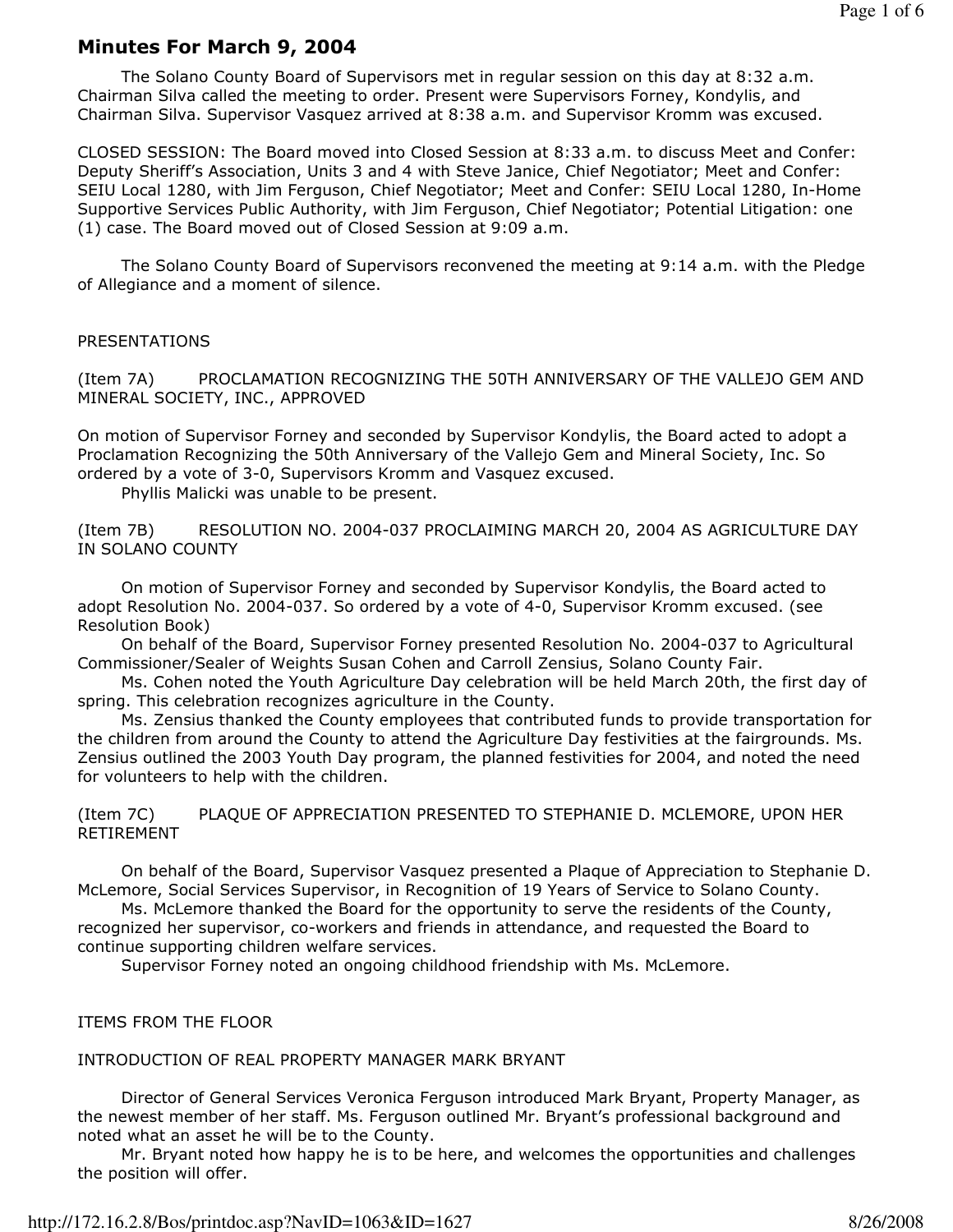#### APPROVAL OF AGENDA

On motion of Supervisor Kondylis and seconded by Supervisor Forney, the Board acted to approve the submitted Agenda, incorporated herein by reference. So ordered by a vote of 4-0; Supervisor Kromm excused.

### CONSENT CALENDAR

On motion of Supervisor Kondylis and seconded by Supervisor Forney, the Board acted to approve the following Consent Calendar items by a vote of 4-0; Supervisor Kromm excused.

 (Item 13) MINUTES OF THE BOARD OF SUPERVISORS MEETING OF FEBRUARY 3, 2004 AND FEBRUARY 10, 2004, as outlined in the Agenda Submittal from the Clerk of the Board dated March 9, 2004 incorporated herein by reference, approved.

(Item 14A) CONTRACT AMENDMENT BETWEEN FIRST 5 SOLANO CHILDREN AND FAMILIES COMMISSION AND DR. CAROLYN HAMILTON RE SCHOOL READINESS RELATED SERVICES, as outlined in the Agenda Submittal from First 5 Solano Children & Families Commission/CAO dated March 9, 2004, incorporated herein by reference, approved and Chairman authorized to sign said contract on behalf of Solano County.

(Item 14B) AMENDMENT TO AGREEMENT BETWEEN FIRST 5 SOLANO CHILDREN AND FAMILIES COMMISSION AND RIO VISTA CARE RE PRE-SCHOOL SERVICES IN RURAL RIO VISTA, as outlined in the Agenda Submittal from First 5 Solano Children & Families Commission/CAO dated March 9, 2004, incorporated herein by reference, approved and Chairman authorized to sign said contract on behalf of Solano County.

(Item 15A) QUARTERLY EXAMINATION OF THE BOOKS OF THE COUNTY TREASURY AS OF DECEMBER 22, 2003 WITH ALL FUNDS TOTALING \$607,255,306, as outlined in the Agenda Submittal from the Auditor-Controller dated March 9, 2004, incorporated herein by reference, approved.

(Item 15B) PUBLIC HEARING RE FY2004/05 SOLANO COUNTY CRIMINAL JUSTICE (BOOKING) FEES, set for April 27, 2004.

(Item 16) FUNDING FROM CITY OF BENICIA AND COUNTY'S PROPOSITION 40 PER CAPITA ALLOCATION FUNDS RE APPLICATION TO STATE FOR PURCHASE OF EASTERN SWETT RANCH PROPERTY, as outlined in the Agenda Submittal from the Department of General Services dated March 9, 2004, incorporated herein by reference, approved.

(Item 17A) CONTRACT AMENDMENT WITH GOODWILL INDUSTRIES OF THE GREATER EAST BAY RE CALWORKS ASSISTANCE PROGRAM SERVICES, as outlined in the Agenda Submittal from the Department of Health & Social Services dated March 9, 2004, incorporated herein by reference, approved and the Chairman authorized to sign said contract on behalf of Solano County.

(Item 17B) AGREEMENT WITH THE PARTNERSHIP HEALTHPLAN OF CALIFORNIA RE CORRECTION OF AGREEMENT APPROVED NOVEMBER 25, 2003, as outlined in the Agenda Submittal from the Department of Health & Social Services dated March 9, 2004, incorporated herein by reference, approved and the Chairman authorized to sign said agreement on behalf of Solano County.

(Item 18) RESOLUTION NO. 2004-038 APPROVING PARTICIPATION IN FY04 HOMELAND SECURITY GRANT PROGRAM, adopted. (see Resolution Book)

(Item 19) TEMPORARY EASEMENT/LEASE AGREEMENT WITH MARY SIEBE RE BRIDGE REPLACEMENT PROJECT ON GORDON VALLEY ROAD AT LEDGEWOOD CREEK, as outlined in the Agenda Submittal from the Transportation Department dated March 9, 2004, incorporated herein by reference, approved and the Transportation Director authorized to sign said agreement on behalf of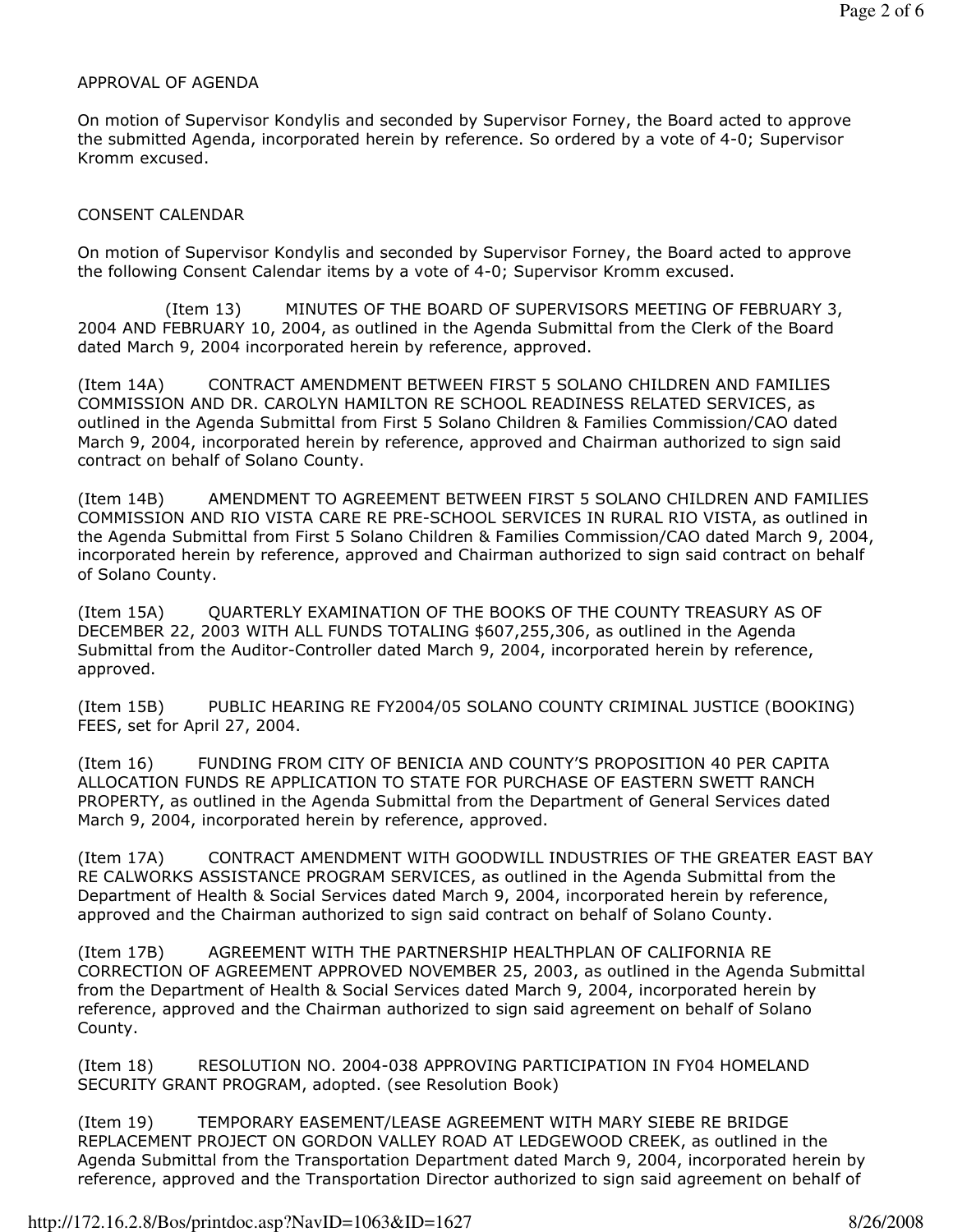### Solano County.

COUNTY WARRANT IN THE AMOUNT OF \$2,000 TO MARY SIEBE RE THE LEASE OF PROPERTY, as outlined in the Agenda Submittal from the Transportation Department dated March 9, 2004, incorporated herein by reference, approved.

(Item 20) APPROPRIATION TRANSFER IN THE AMOUNT OF \$49,125 TO AMEND FY2003/04 SOLANO COUNTY HOUSING AUTHORITY BUDGET, as outlined in the Agenda Submittal from the Department of Environmental Management dated March 9, 2004, incorporated herein by reference, approved.

## **ORDERS**

### (Item24A) QUEST MEDIA AND SUPPLIES SELECTED TO PROVIDE A VOICE OVER INTERNET PROTOCOL COMMUNICATIONS SYSTEM FOR THE COUNTY ADMINISTRATIVE CENTER AND PROBATION BUILDING

The Board was provided with an Agenda Submittal from the Office of Information Technology dated March 9, 2004, incorporated herein by reference, regarding the selection of Quest Media & Supplies for Voice Over Internet Protocol Communications System for the new County Administrative Center. Dave Zieker, AMS.Net, noted submission of a protest on the selection of Quest Media & Supplies, and requested and administrative appeal of the selection. Mr. Zieker voiced concern with the manner the Department of General Services is providing information to him, the large portion of the bid marked confidential, relative to the request to review the RFP submitted by Quest Media. With the small amount of information provided, Mr. Zieker feels that Quest Media does not meet the minimum requirements of the RFP, and voiced concern with the amount of \$976,000 to be approved when the winning bid was \$688,000. Mr. Zieker requested information as part of his protest regarding what the additional funds are for, to know how the installation is to be done since no labor costs were included on the documentation he was provided, and feels since this is a public bid he would like to review this RFP from Quest Media to allow AMS to be assured that the process was fair to all participants. The goal is to make sure Solano County is getting what they pay for from the best possible supplier of these services.

Chief Information Officer Ira Rosenthal noted the RFP was issued as a "Best Value" type that would allow a vendor that could supply the equipment needed, that had the engineering expertise, had experience with similar projects, and had the organizational backing to ensure a project of this magnitude could be completed in the required timeframe. We were also looking for an organization that could offer some imaginative approaches allowing for various alternatives. The budget in the RFP of \$600,000 was used as a tool to solicit the best pricing we could get, and Mr. Rosenthal noted the \$976,000 in the Agenda Submittal is the maximum funds allocated in the building project, approval of this amount would allow flexibility if needed. The five RFPs received were varied, and in the evaluation process the bids were basically taken apart and put back together to allow the analysis for the best price of the same materials list, and Mr. Rosenthal discussed other factors considered in the evaluation of the RFPs. The difference between Quest Media and AMS was the discount offered on like equipment. The bid was basically to qualify the vendor and to get the best price on equipment that is needed.

Responding to questions posed by Supervisor Forney regarding how the appeal will be addressed if the item is approved, County Counsel Dennis Bunting noted the appellant has the right to file an appeal, the process has been reviewed and feels it was fair allowing the Board to move forward today. AMS or any of the other vendor can file an appeal, the appeal would be scheduled within 20 days for hearing by the Board. At the hearing if the Board feels the appeal has merit the award today would be set aside. If Board decides the appeal has no merit then the vendor has the right of appeal through the court system.

 On motion of Supervisor Vasquez and seconded by Supervisor Kondylis, the Board acted to approve the selection of Quest Media & Supplies for the Voice Over Internet Protocol Communications System for the CAC, to authorize the Chief Information Officer to enter into contract negotiations with Quest Media, and to authorize the County Administrator to execute the agreements with Quest Media in an amount not to exceed \$976,000. So ordered by a vote of 4-0; Supervisor Kromm excused.

(Item 24B) BLUE RIBBON TASK FORCE TO BE FORMED TO ADDRESS NUT TREE AIRPORT ISSUES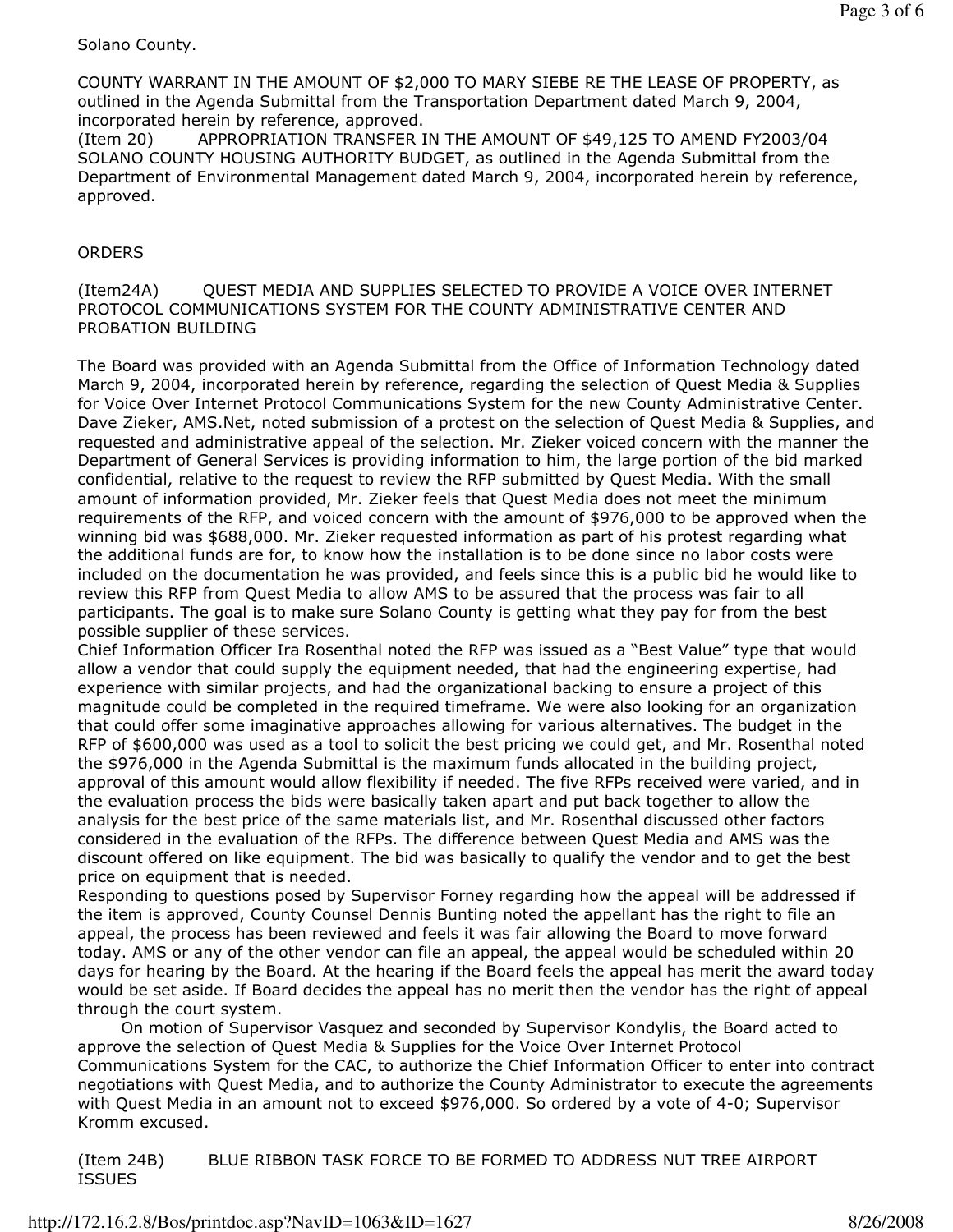Kathy Gibson, County Administrator's Office, reviewed the information contained in an Agenda Submittal from her office dated March 9, 2004, incorporated herein by reference, regarding possible reorganization of the Airport Advisory Committee (AAC) and the Airport Land Use Commission (ALUC).

John Foster, Chairman AAC/ALUC, presented information, incorporated herein by reference, from his perspective regarding the Consultant's Report that recommended separating the functions of the current AAC/ALUC and Mr. Foster feels this recommendation should be accomplished through the creation of a new group to address the Nut Tree issues and to leave the current ALUC structure, since it has worked well over many years. Another recommendation to focus on organization and leadership, Mr. Foster feels this could be accomplished with a change in airport management and reporting. Another recommendation was to develop a business plan for the Nut Tree airport that includes the mission, vision and values. Mr. Foster feels these are the most pertinent recommendations in the report and are areas where he needs guidance from the Board. Mr. Foster further reviewed recommendations from the current AAC basically agreeing with the consultant's report, to form a new 7-member group to focus on the Nut Tree Airport, to retain the existing ALUC structure, functions and members; and the new committee membership draft proposal. Mr. Foster voiced concern regarding a representative from the City of Vacaville being on the proposed committee, and then reviewed areas that he would like direction on from the Board.

Supervisor Vasquez noted public concern regarding the airport, feels it was a big step getting the consultant in to do the report, small steps are now needed to move forward, is leaning toward the ad hoc committee concept and discussed his vision of the membership, noted additional requirements if a formal committee is formed, feels political representatives would drive policy of the committee, wants the airport to represent the ideas of the entire County, needs to be able to relate the benefits of the airport to all citizens of the County, and thanked Mr. Foster for all his hard work.

Mr. Foster responded discussing moving toward the ad hoc concept, and feels the consultant wants the voices at the Nut Tree to be heard. We do not want to create a policy vacuum, we need to create a place for the Nut Tree stakeholders to be heard.

Dog Brenneman, Vacaville, endorsed the reorganization, but voiced concern that the people that serve on the advisory committee need to be totally up to date on general aviation information, would like to see pure technicians on the board and to leave the politics to a later date. Mr. Brenneman voiced concern with the current management not having aviation expertise.

Louis Tobin, President Solano Pilots Association, supports the reorganization of the AAC and the SLUC. The landuse is important, the AAC does need to move forward to be able to advise the Board on the issues in aviation. Mr. Tobin encouraged the Board to approve proposed facilities to help improve the airport.

Jeff Philbrook, Vacaville, voiced concern with the current liability and growth of the airport, encouraged the Board to move forward improving the airport, and feels hiring a new manager is critical. Mr. Philbrook noted he lives and has a business in the County, but has to house his airplane at the Woodland Airport since there are no hangers available at the Nut Tree Airport, and encouraged the building of the new hangers to bring the rent and tax dollars back to Solano County. Gerald Neil, Winters, feels the airport is a diamond in the rough, noted there is a lot of room for improvement, as a businessman is interested in investing in the Vacaville area, noted the potential for benefits to the County, and an increase in demand for corporate jets. Mr. Neil voiced concern with the potential liability of the County at the airport, the need for a new airport manager with management and aviation expertise, and with the operational legality of the Fixed Base Operators (FBO) at the Nut Tree Airport and the liability of the County.

Chairman Silva noted he is in favor of splitting the AAC and the ALUC, this is a COUNTY-WIDE airport. The AAC could be staffed by the Department of Environmental Management, the need for Countywide representation on an airport committee, and feels members on the committee must be a County resident. The ALUC has been a productive committee, but the Board has ignored the AAC for many years. Chairman Silva favors an ad hoc committee to get things set up, and then a permanent commission needs to be in place to advise the airport manager and the Board, understands the concerns about a politician being on the committee, but the final committee must have varied representation of people with interests at the airport. Chairman Silva feels some advice and counsel are needed from the City of Vacaville at the planning level; a person representing the surrounding properties also needs to be on this committee, and the structure that has been presented by the current AAC is too heavily weighted. Chairman Silva feels there needs to be corporate accommodations at the airport, which would benefit everyone, could support Supervisor Vasquez being on the ad hoc committee as the liaison, without a vote, with the goal of forming a permanent airport board. Chairman Silva feels the County needs to hire a good business manager with a good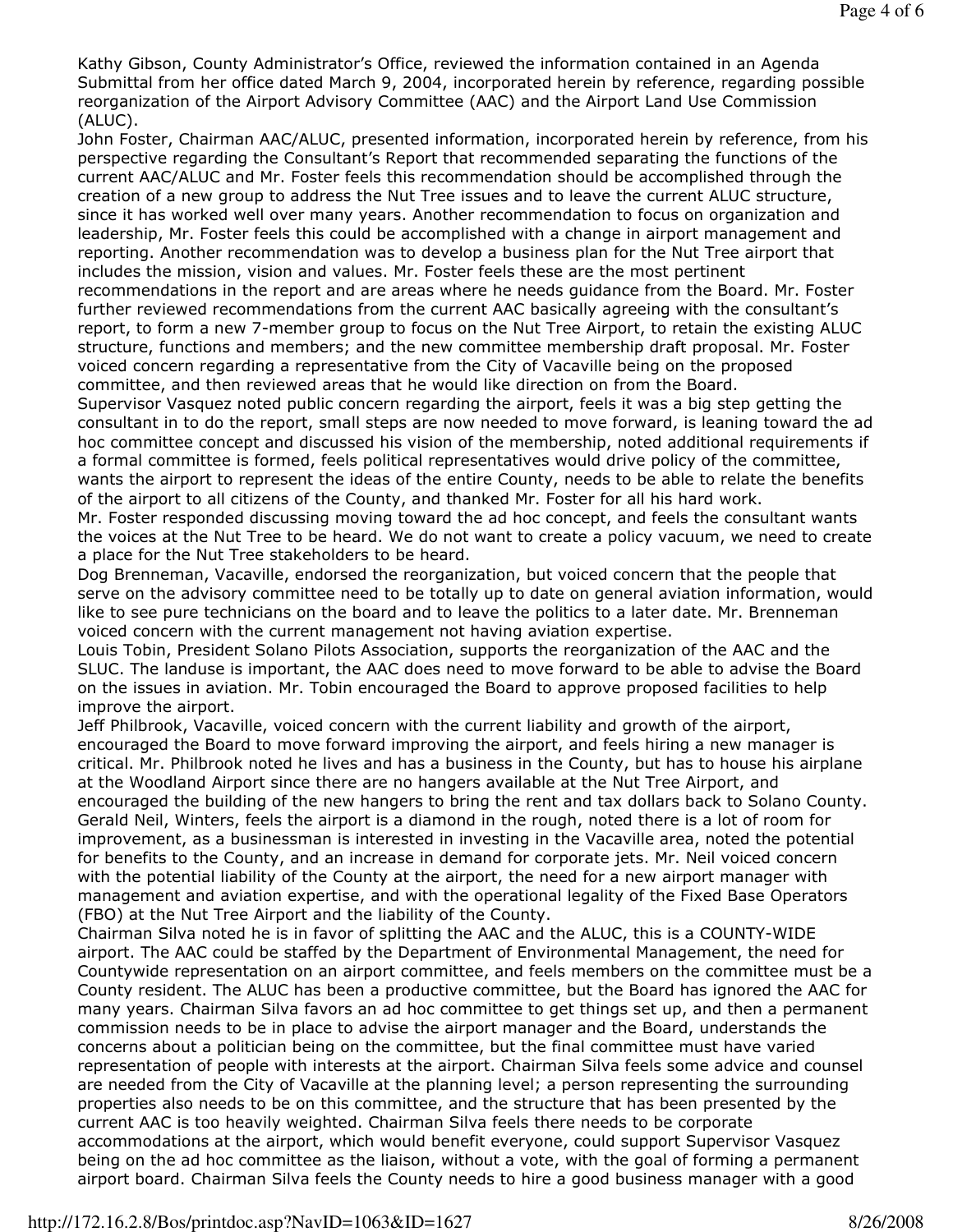aeronautical background before a business plan is written.

Supervisor Kondylis voiced concern with the lack of meetings over the last three years for the AAC and the ALUC, if there is enough work for two commissions, feels a varied representation is needed for the airport board, the consultants report needs to be reviewed to see which parts of the report need to be dealt with before any final decisions are made, and voiced concern with people sitting on boards that may have conflicts of interest.

Chairman Silva recommended the ALUC and the AAC be split, the ALUC remain with the current membership to be staffed by the Department of Environmental Management, formation of a Blue Ribbon Task Force that would include the current AAC membership for the purpose of reviewing the consultant report and to make recommendations to the Board of Supervisors on how a new airport committee should be structured and how it should run. Meetings of the Blue Ribbon Task Force would allow the interested groups to present input, and further recommended the process begin to hire a new airport manager.

Mr. Foster noted the group would continue the ALUC process, create a taskforce/ad hoc group from existing members, and would invite appropriate stakeholders and staff to the meetings.

County Counsel Dennis Bunting suggested the Blue Ribbon Task Force look at expanding the membership to include more stakeholders. It is important for the stakeholders have a say in how the airport develops.

Mr. Foster suggested having any of the current members of the AAC who are interested to be on the task force, and to include stakeholders.

There was a short discussion regarding staffing for the taskforce, who the Chairperson would be, and the timeframe the taskforce would be bringing information back to the Board, it was determined that Ms. Gibson would staff the taskforce, that Mr. Foster would continue as the Chairperson, and that the group would be returning in approximately three to four months.

Supervisor Vasquez noted the need to open all lines of communication for all interested parties, and the need to invite these people to participate so everyone's concerns can be heard, and discussed the importance of reports coming back to the Board of Supervisors.

Supervisor Kondylis feels the task force needs to work together in a consensus building process to ensure a cohesive approach to this situation.

Responding to questions posed by Supervisor Forney regarding community input, Chairman Silva noted the public will be welcome at the meetings to provide input, and the meetings need to be well publicized and posted.

Supervisor Vasquez noted the meeting agendas need to be posted and need to be held.

On motion of Chairman Silva and seconded by Supervisor Kondylis, the Board acted to split the ALUC and the AAC, the ALUC will remain in effect with the current membership, the ALUC will be staffed by the Department of Environmental Management, to direct the formation of a Blue Ribbon Task Force that would include the current AAC members and other stakholders that would like to participate for the purpose of reviewing the consultant report and to make recommendations to the Board of Supervisors on how a new airport committee should be structured and how it would run; and to direct the recruitment process to hire an airport manager begin. So ordered by a vote of 4-0; Supervisor Kromm excused.

(Item 25) EXPANDED OPERATIONAL HOURS AND MODIFIED WORK SCHEDULE WITHIN THE DEPARTMENT OF CHILD SUPPORT SERVICES, APPROVED

The Board was provided with an Agenda Submittal from Child Support Services dated March 9, 2004, incorporated herein by reference, regarding continuing the expanded operational hours and implementation of the modified work schedule within that department.

Responding to questions posed by Supervisor Kondylis regarding why the number of clients was so much lower than Fairfield, if the Vallejo and Benicia clients are coming to Fairfield or are they getting their issues resolved over the phone, Director of Child Support Services Dennis Covell noted the Vallejo office is much smaller, and will look into the number of issues that are handled in Fairfield for South County clients.

 On motion of Supervisor Vasquez and seconded by Supervisor Kondylis, the Board acted to approve the continuation of the expanded operational hours and full implementation of the modified work schedule in child Support Services. So ordered by a vote of 4-0; Supervisor Kromm excused.

### APPOINTMENTS TO BOARDS AND COMMISSIONS

On motion of Supervisor Kondylis and seconded by Supervisor Vasquez, the Board acted to